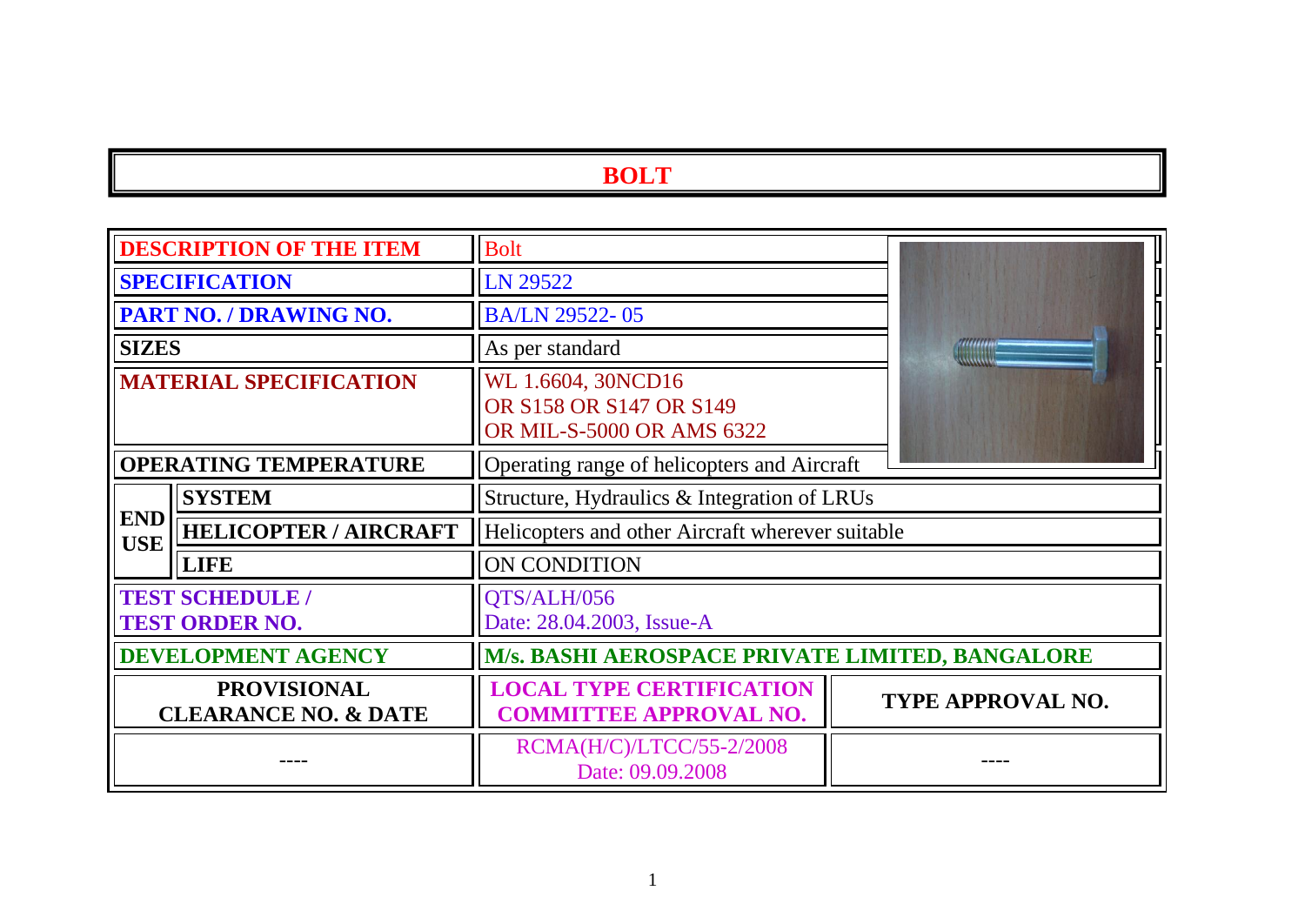|                                                       | <b>DESCRIPTION OF THE ITEM</b>                  | <b>Bolt</b>                                                                       |                   |  |
|-------------------------------------------------------|-------------------------------------------------|-----------------------------------------------------------------------------------|-------------------|--|
|                                                       | <b>SPECIFICATION</b>                            | LN 29522 -S05                                                                     |                   |  |
|                                                       | <b>PART NO. / DRAWING NO.</b>                   | <b>BA/LN 29522-S05</b>                                                            |                   |  |
| <b>SIZES</b>                                          |                                                 | As per standard                                                                   |                   |  |
| <b>MATERIAL SPECIFICATION</b>                         |                                                 | WL 1.6604, 30NCD16 OR S158 OR<br>S147 OR S149 OR MIL-S-5000 OR<br><b>AMS 6322</b> |                   |  |
| <b>OPERATING TEMPERATURE</b>                          |                                                 | Operating range of helicopters and Aircraft                                       |                   |  |
| <b>SYSTEM</b>                                         |                                                 | Structure, Power plant, Harpoon system                                            |                   |  |
| <b>END</b><br><b>USE</b>                              | <b>HELICOPTER / AIRCRAFT</b>                    | Helicopters and other Aircraft wherever suitable                                  |                   |  |
|                                                       | <b>LIFE</b>                                     | <b>ON CONDITION</b>                                                               |                   |  |
|                                                       | <b>TEST SCHEDULE /</b><br><b>TEST ORDER NO.</b> | QTS/ALH/056<br>Date: 28.04.2003, Issue A                                          |                   |  |
| <b>DEVELOPMENT AGENCY</b>                             |                                                 | M/s. BASHI AEROSPACE PRIVATE LIMITED, BANGALORE                                   |                   |  |
| <b>PROVISIONAL</b><br><b>CLEARANCE NO. &amp; DATE</b> |                                                 | <b>LOCAL TYPE CERTIFICATION</b><br><b>COMMITTEE APPROVAL NO.</b>                  | TYPE APPROVAL NO. |  |
|                                                       |                                                 | RCMA(H/C)/LTCC/55-2/2008<br>Date: 09.09.2008                                      |                   |  |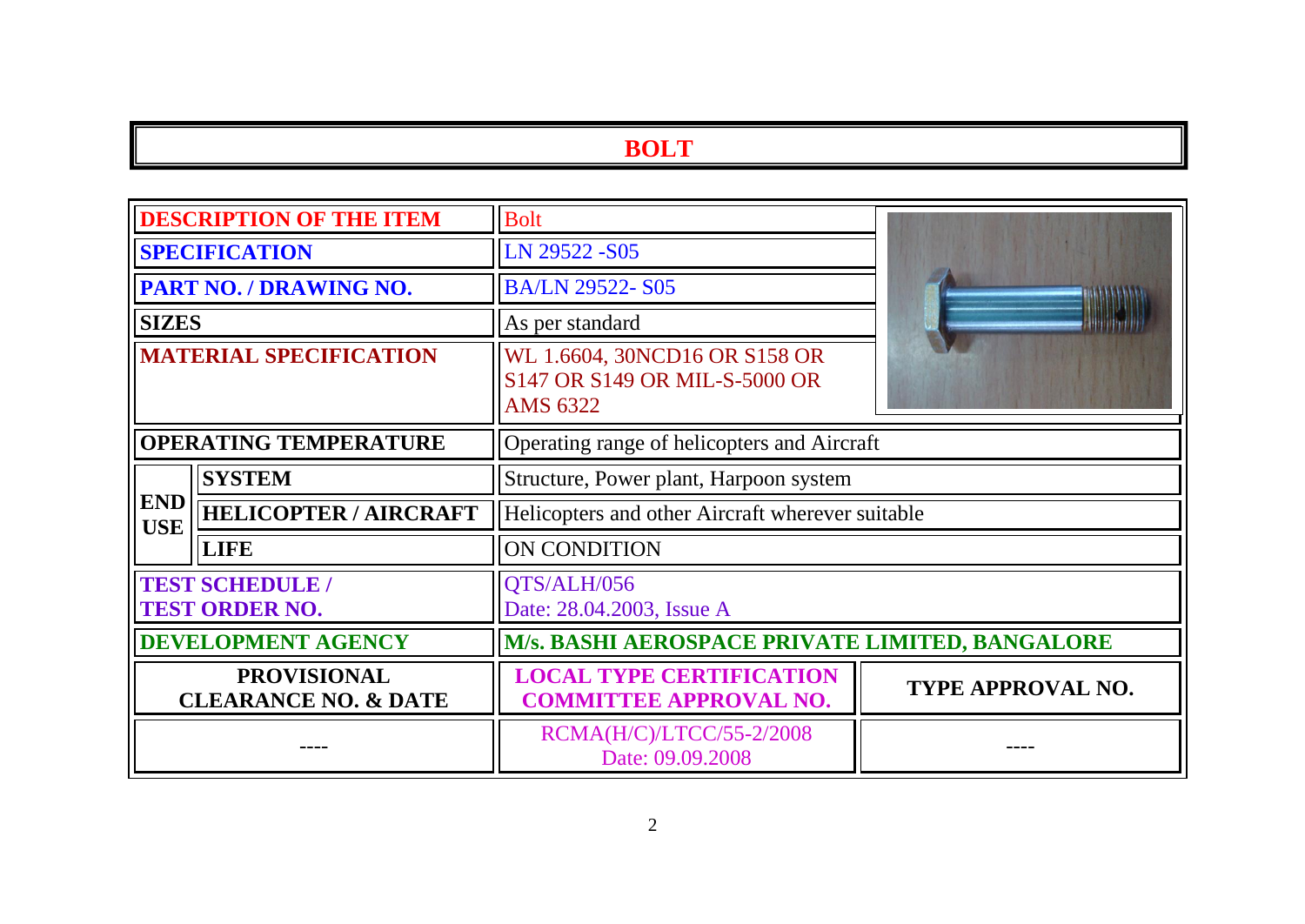| <b>DESCRIPTION OF THE ITEM</b>                        |                              | <b>Bolt</b>                                                                       |                          |  |
|-------------------------------------------------------|------------------------------|-----------------------------------------------------------------------------------|--------------------------|--|
| <b>SPECIFICATION</b>                                  |                              | LN 29522 -06                                                                      |                          |  |
|                                                       | PART NO. / DRAWING NO.       | <b>BA/LN 29522-06</b>                                                             |                          |  |
| <b>SIZES</b>                                          |                              | As per standard                                                                   |                          |  |
| <b>MATERIAL SPECIFICATION</b>                         |                              | WL 1.6604, 30NCD16 OR S158 OR<br>S147 OR S149 OR MIL-S-5000 OR<br><b>AMS 6322</b> |                          |  |
| <b>OPERATING TEMPERATURE</b>                          |                              | Operating range of helicopters and<br>Aircraft                                    |                          |  |
|                                                       | <b>SYSTEM</b>                | Structure, Rotor System                                                           |                          |  |
| <b>END</b><br><b>USE</b>                              | <b>HELICOPTER / AIRCRAFT</b> | Helicopters and other Aircraft wherever suitable                                  |                          |  |
|                                                       | <b>LIFE</b>                  | ON CONDITION                                                                      |                          |  |
| <b>TEST SCHEDULE /</b><br><b>TEST ORDER NO.</b>       |                              | QTS/ALH/056<br>Date: 28.04.2003, Issue-A                                          |                          |  |
| <b>DEVELOPMENT AGENCY</b>                             |                              | M/s. BASHI AEROSPACE PRIVATE LIMITED, BANGALORE                                   |                          |  |
| <b>PROVISIONAL</b><br><b>CLEARANCE NO. &amp; DATE</b> |                              | <b>LOCAL TYPE CERTIFICATION</b><br><b>COMMITTEE APPROVAL NO.</b>                  | <b>TYPE APPROVAL NO.</b> |  |
|                                                       |                              | RCMA(H/C)/LTCC/55-2/2008<br>Date: 09.09.2008                                      |                          |  |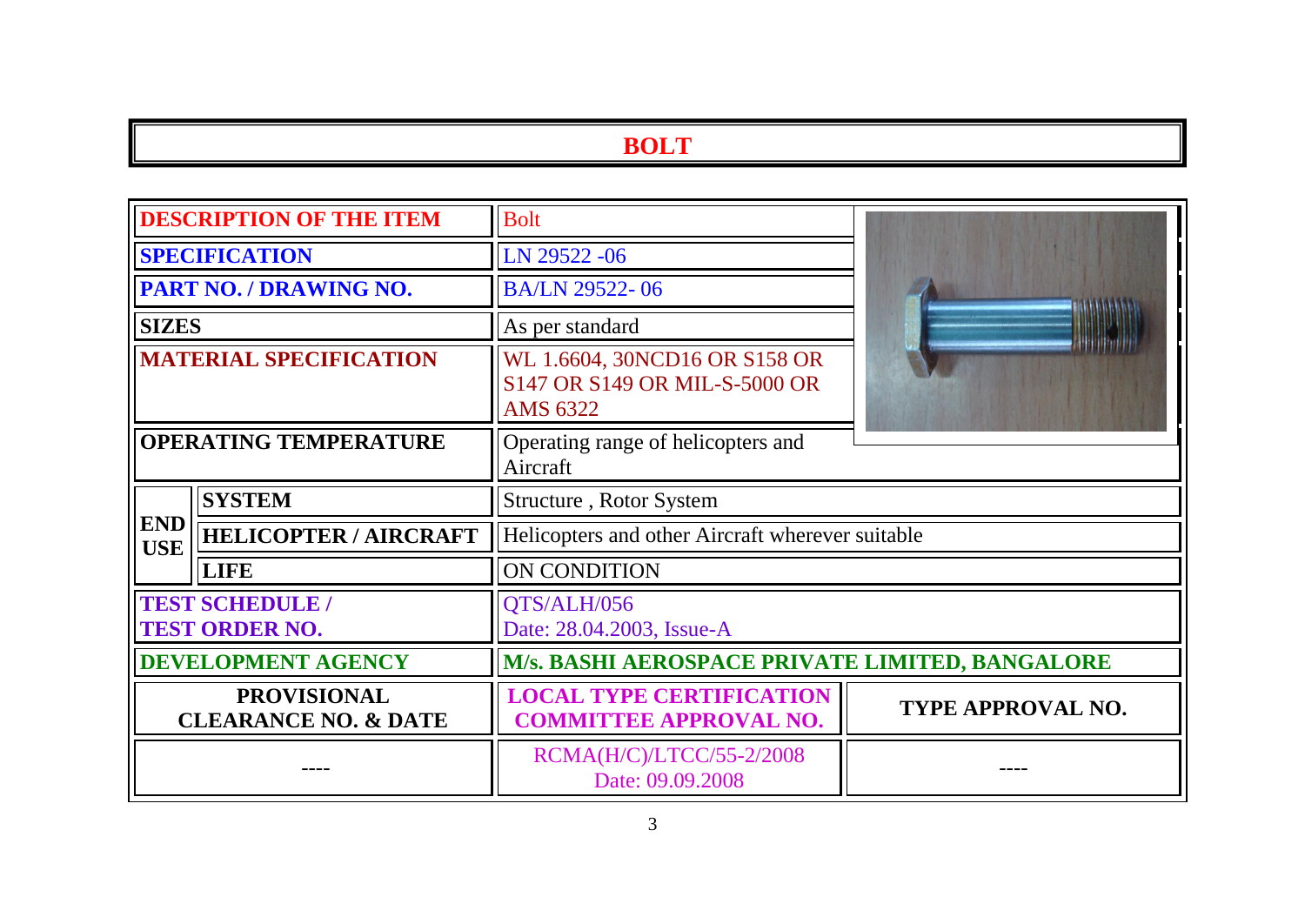|                                                       | <b>DESCRIPTION OF THE ITEM</b>                  | <b>Bolt</b>                                                                       |                          |
|-------------------------------------------------------|-------------------------------------------------|-----------------------------------------------------------------------------------|--------------------------|
| <b>SPECIFICATION</b>                                  |                                                 | LN 29522 - S 06                                                                   |                          |
|                                                       | PART NO. / DRAWING NO.                          | <b>BA/LN 29522 - S06</b>                                                          |                          |
| <b>SIZES</b>                                          |                                                 | As per standard                                                                   |                          |
| <b>MATERIAL SPECIFICATION</b>                         |                                                 | WL 1.6604, 30NCD16 OR S158<br>OR S147 OR S149 OR<br><b>MIL-S-5000 OR AMS 6322</b> |                          |
| <b>OPERATING TEMPERATURE</b>                          |                                                 | Operating range of helicopters and Aircraft                                       |                          |
| <b>SYSTEM</b>                                         |                                                 | Structure, Flight Control, Transmission, Landing gear etc.                        |                          |
| <b>END</b><br><b>USE</b>                              | <b>HELICOPTER / AIRCRAFT</b>                    | Helicopters and other Aircraft wherever suitable                                  |                          |
|                                                       | <b>LIFE</b>                                     | ON CONDITION                                                                      |                          |
|                                                       | <b>TEST SCHEDULE /</b><br><b>TEST ORDER NO.</b> | QTS/ALH/056<br>Date: 28.04.2003, Issue-A                                          |                          |
| <b>DEVELOPMENT AGENCY</b>                             |                                                 | M/s. BASHI AEROSPACE PRIVATE LIMITED, BANGALORE                                   |                          |
| <b>PROVISIONAL</b><br><b>CLEARANCE NO. &amp; DATE</b> |                                                 | <b>LOCAL TYPE CERTIFICATION</b><br><b>COMMITTEE APPROVAL NO.</b>                  | <b>TYPE APPROVAL NO.</b> |
|                                                       |                                                 | RCMA(H/C)/LTCC/55-2/2008<br>Date: 09.09.2008                                      |                          |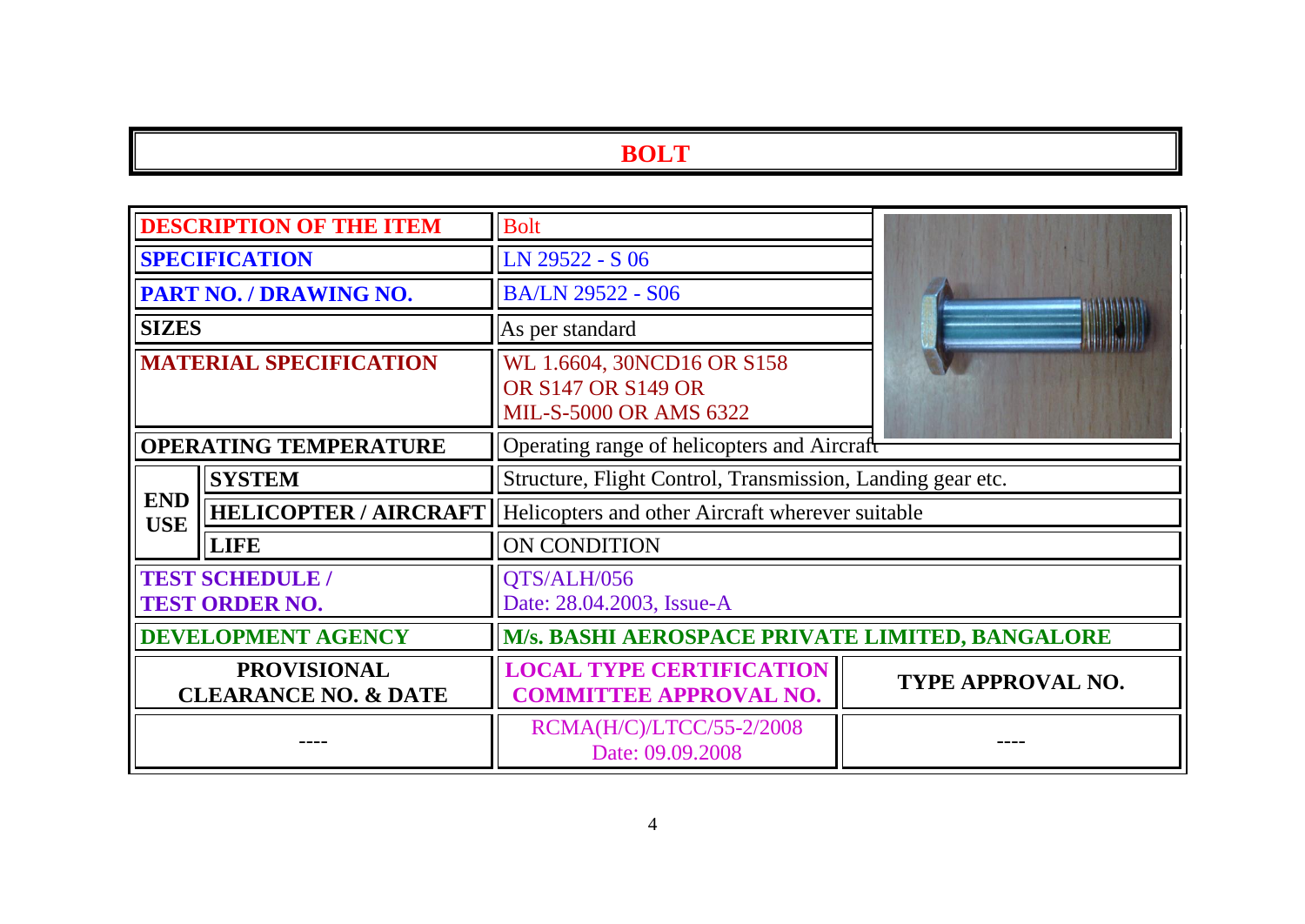| <b>DESCRIPTION OF THE ITEM</b>                        |                              | <b>Bolt</b>                                                                       |                          |  |
|-------------------------------------------------------|------------------------------|-----------------------------------------------------------------------------------|--------------------------|--|
| <b>SPECIFICATION</b>                                  |                              | LN 29522-08                                                                       |                          |  |
|                                                       | PART NO. / DRAWING NO.       | <b>BA/LN 29522 - 08</b>                                                           |                          |  |
| <b>SIZES</b>                                          |                              | As per standard                                                                   |                          |  |
| <b>MATERIAL SPECIFICATION</b>                         |                              | WL 1.6604, 30NCD16 OR S158<br>OR S147 OR S149 OR MIL-S-5000<br><b>OR AMS 6322</b> |                          |  |
| <b>OPERATING TEMPERATURE</b>                          |                              | Operating range of helicopters and Aircraft                                       |                          |  |
| <b>SYSTEM</b>                                         |                              | Structure, Rescue Hoist, Cargo Hook, Flight Controls etc.                         |                          |  |
| <b>END</b><br><b>USE</b>                              | <b>HELICOPTER / AIRCRAFT</b> | Helicopters and other Aircraft wherever suitable                                  |                          |  |
|                                                       | <b>LIFE</b>                  | ON CONDITION                                                                      |                          |  |
| <b>TEST SCHEDULE /</b><br><b>TEST ORDER NO.</b>       |                              | QTS/ALH/056<br>Date: 28.04.2003, Issue-A                                          |                          |  |
| <b>DEVELOPMENT AGENCY</b>                             |                              | M/s. BASHI AEROSPACE PRIVATE LIMITED, BANGALORE                                   |                          |  |
| <b>PROVISIONAL</b><br><b>CLEARANCE NO. &amp; DATE</b> |                              | <b>LOCAL TYPE CERTIFICATION</b><br><b>COMMITTEE APPROVAL NO.</b>                  | <b>TYPE APPROVAL NO.</b> |  |
|                                                       |                              | RCMA(H/C)/LTCC/55-2/2008<br>Date: 09.09.2008                                      |                          |  |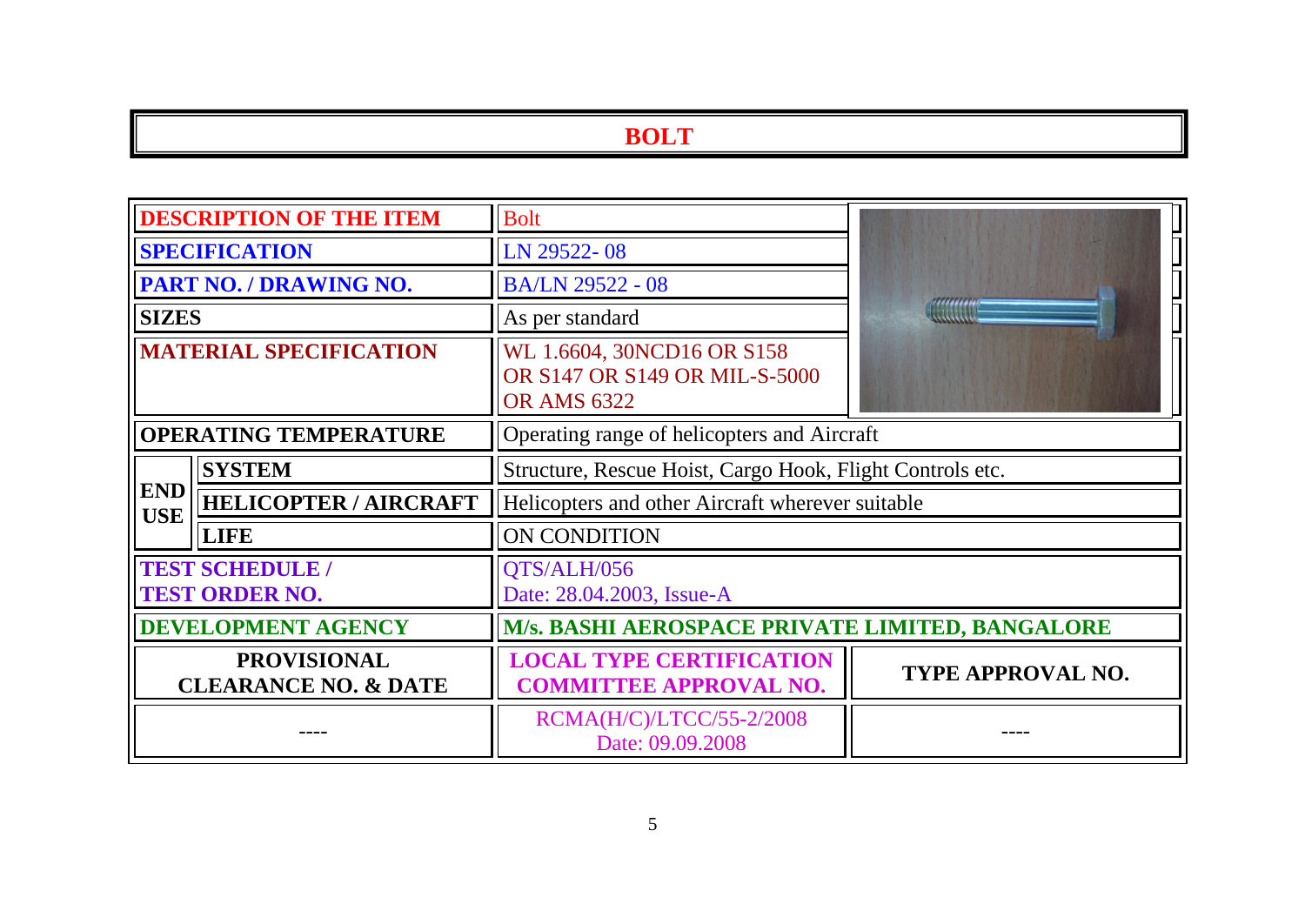| <b>DESCRIPTION OF THE ITEM</b>                        |                              | <b>Bolt</b>                                                                |                   |  |
|-------------------------------------------------------|------------------------------|----------------------------------------------------------------------------|-------------------|--|
| <b>SPECIFICATION</b>                                  |                              | LN 29522 - S08                                                             |                   |  |
|                                                       | PART NO. / DRAWING NO.       | <b>BA/LN 29522 - S08</b>                                                   |                   |  |
| <b>SIZES</b>                                          |                              | As per standard                                                            |                   |  |
| <b>MATERIAL SPECIFICATION</b>                         |                              | WL 1.6604, 30NCD16 OR S158 OR<br>S147 OR S149 OR MIL-S-5000 OR<br>AMS 6322 |                   |  |
| <b>OPERATING TEMPERATURE</b>                          |                              | Operating range of helicopters and Aircraft                                |                   |  |
|                                                       | <b>SYSTEM</b>                | <b>Structure</b> , Transmission Assembly                                   |                   |  |
| <b>END</b><br><b>USE</b>                              | <b>HELICOPTER / AIRCRAFT</b> | Helicopters and other Aircraft wherever suitable                           |                   |  |
|                                                       | <b>LIFE</b>                  | ON CONDITION                                                               |                   |  |
| <b>TEST SCHEDULE /</b><br><b>TEST ORDER NO.</b>       |                              | QTS/ALH/056<br>Date: 28.04.2003, Issue-A                                   |                   |  |
| <b>DEVELOPMENT AGENCY</b>                             |                              | <b>M/s. BASHI AEROSPACE PRIVATE LIMITED, BANGALORE</b>                     |                   |  |
| <b>PROVISIONAL</b><br><b>CLEARANCE NO. &amp; DATE</b> |                              | <b>LOCAL TYPE CERTIFICATION</b><br><b>COMMITTEE APPROVAL NO.</b>           | TYPE APPROVAL NO. |  |
|                                                       |                              | RCMA(H/C)/LTCC/55-2/2008<br>Date: 09.09.2008                               |                   |  |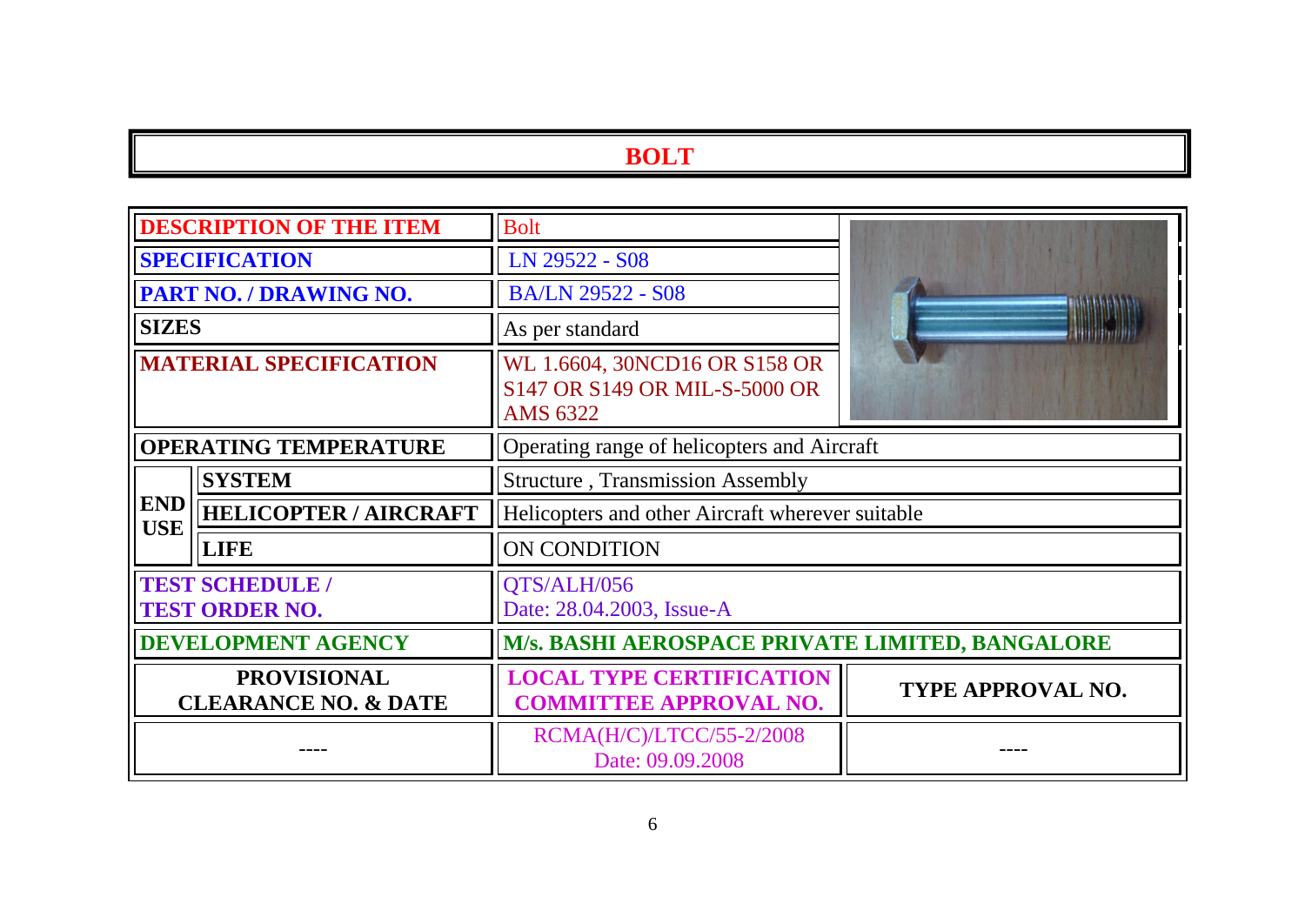|                                                       | <b>DESCRIPTION OF THE ITEM</b>                  | <b>Bolt</b>                                                        |  |                          |
|-------------------------------------------------------|-------------------------------------------------|--------------------------------------------------------------------|--|--------------------------|
| <b>SPECIFICATION</b>                                  |                                                 | LN 65405                                                           |  |                          |
|                                                       | PART NO. / DRAWING NO.                          | <b>BA/LN 65405</b>                                                 |  |                          |
| <b>SIZES</b>                                          |                                                 | M8                                                                 |  |                          |
|                                                       | <b>MATERIAL SPECIFICATION</b>                   | WL 1.7220.5 OR 35NC6 OR S158 OR S147<br>OR S149 SAE 8740, SAE 4340 |  |                          |
|                                                       | <b>OPERATING TEMPERATURE</b>                    | Operating range of helicopters and Aircraft                        |  |                          |
|                                                       | <b>SYSTEM</b>                                   | <b>Structure Assembly</b>                                          |  |                          |
| <b>END</b><br><b>USE</b>                              | <b>HELICOPTER / AIRCRAFT</b>                    | Helicopters and other Aircraft wherever suitable                   |  |                          |
|                                                       | <b>LIFE</b>                                     | <b>ON CONDITION</b>                                                |  |                          |
|                                                       | <b>TEST SCHEDULE /</b><br><b>TEST ORDER NO.</b> | QTS/ALH/IND-007<br>Date: 20.12.2002, Issue-2                       |  |                          |
| DEVELOPMENT AGENCY                                    |                                                 | M/s. BASHI AEROSPACE PRIVATE LIMITED, BANGALORE                    |  |                          |
| <b>PROVISIONAL</b><br><b>CLEARANCE NO. &amp; DATE</b> |                                                 | <b>LOCAL TYPE CERTIFICATION</b><br><b>COMMITTEE APPROVAL NO.</b>   |  | <b>TYPE APPROVAL NO.</b> |
|                                                       |                                                 | RCMA(H)/LTCC/55-2/2003<br>Date: 23.01.2004                         |  |                          |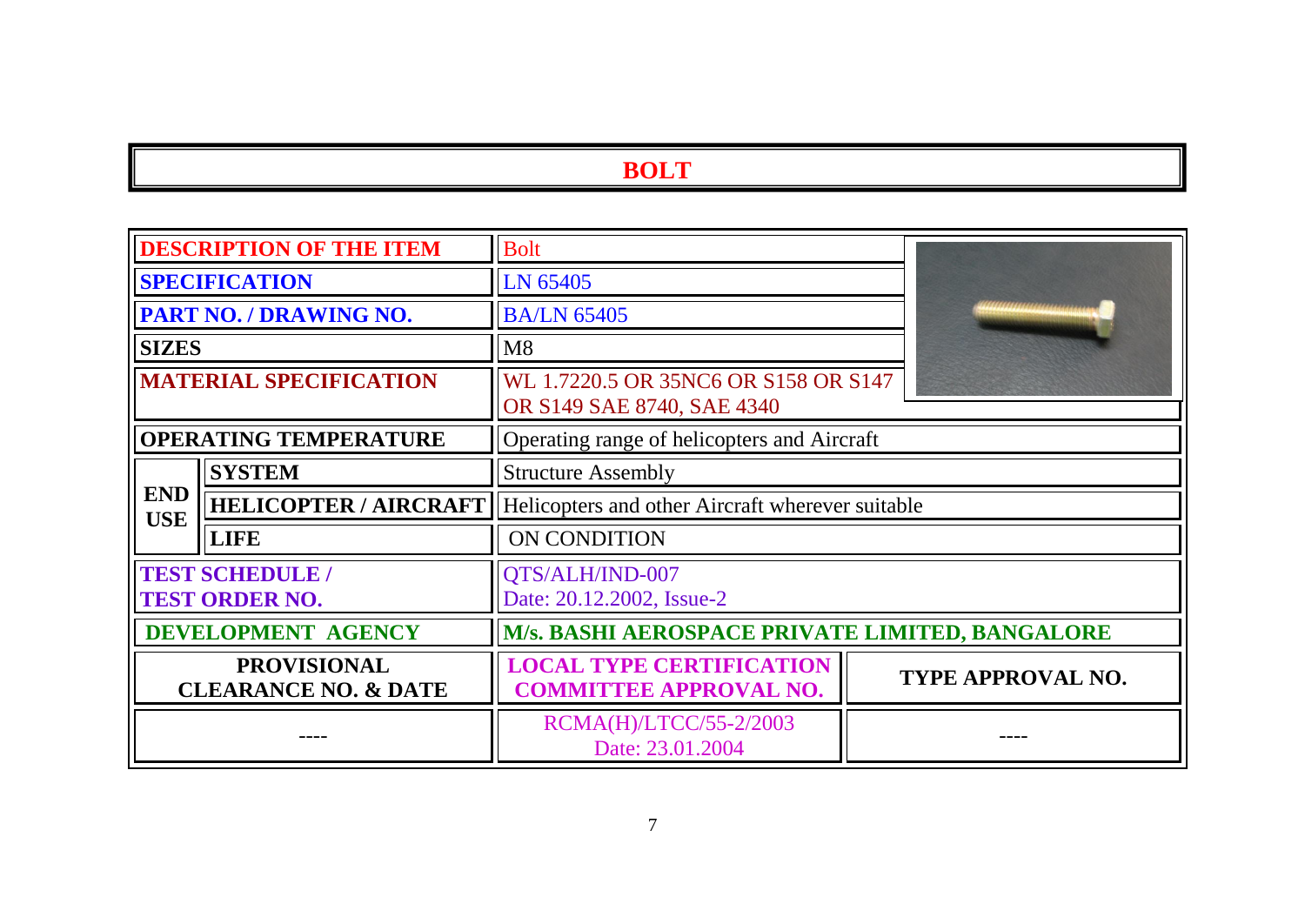|                                                       | <b>DESCRIPTION OF THE ITEM</b>                  | <b>Bolt</b>                                                        |                          |
|-------------------------------------------------------|-------------------------------------------------|--------------------------------------------------------------------|--------------------------|
|                                                       | <b>SPECIFICATION</b>                            | LN 65405 -K8                                                       |                          |
|                                                       | PART NO. / DRAWING NO.                          | <b>BA/LN 65405-K8</b>                                              |                          |
| <b>SIZES</b>                                          |                                                 | As per standard                                                    |                          |
| <b>MATERIAL SPECIFICATION</b>                         |                                                 | WL 1.7220.5 OR 35NC6 OR S158 OR<br>S147 OR S149 SAE 8740, SAE 4340 |                          |
|                                                       | <b>OPERATING TEMPERATURE</b>                    | Operating range of helicopters and Aircraft                        |                          |
|                                                       | <b>SYSTEM</b>                                   | <b>Structure Assembly</b>                                          |                          |
| <b>END</b><br><b>USE</b>                              | <b>HELICOPTER / AIRCRAFT</b>                    | Helicopters and other Aircraft wherever suitable                   |                          |
|                                                       | <b>LIFE</b>                                     | <b>ON CONDITION</b>                                                |                          |
|                                                       | <b>TEST SCHEDULE /</b><br><b>TEST ORDER NO.</b> | QTS/ALH/IND-007<br>Date: 20.12.2002, Issue-2                       |                          |
| <b>DEVELOPMENT AGENCY</b>                             |                                                 | M/s. BASHI AEROSPACE PRIVATE LIMITED, BANGALORE                    |                          |
| <b>PROVISIONAL</b><br><b>CLEARANCE NO. &amp; DATE</b> |                                                 | <b>LOCAL TYPE CERTIFICATION</b><br><b>COMMITTEE APPROVAL NO.</b>   | <b>TYPE APPROVAL NO.</b> |
|                                                       |                                                 | RCMA(H)/LTCC/55-2/2003<br>Date: 23.01.2004                         |                          |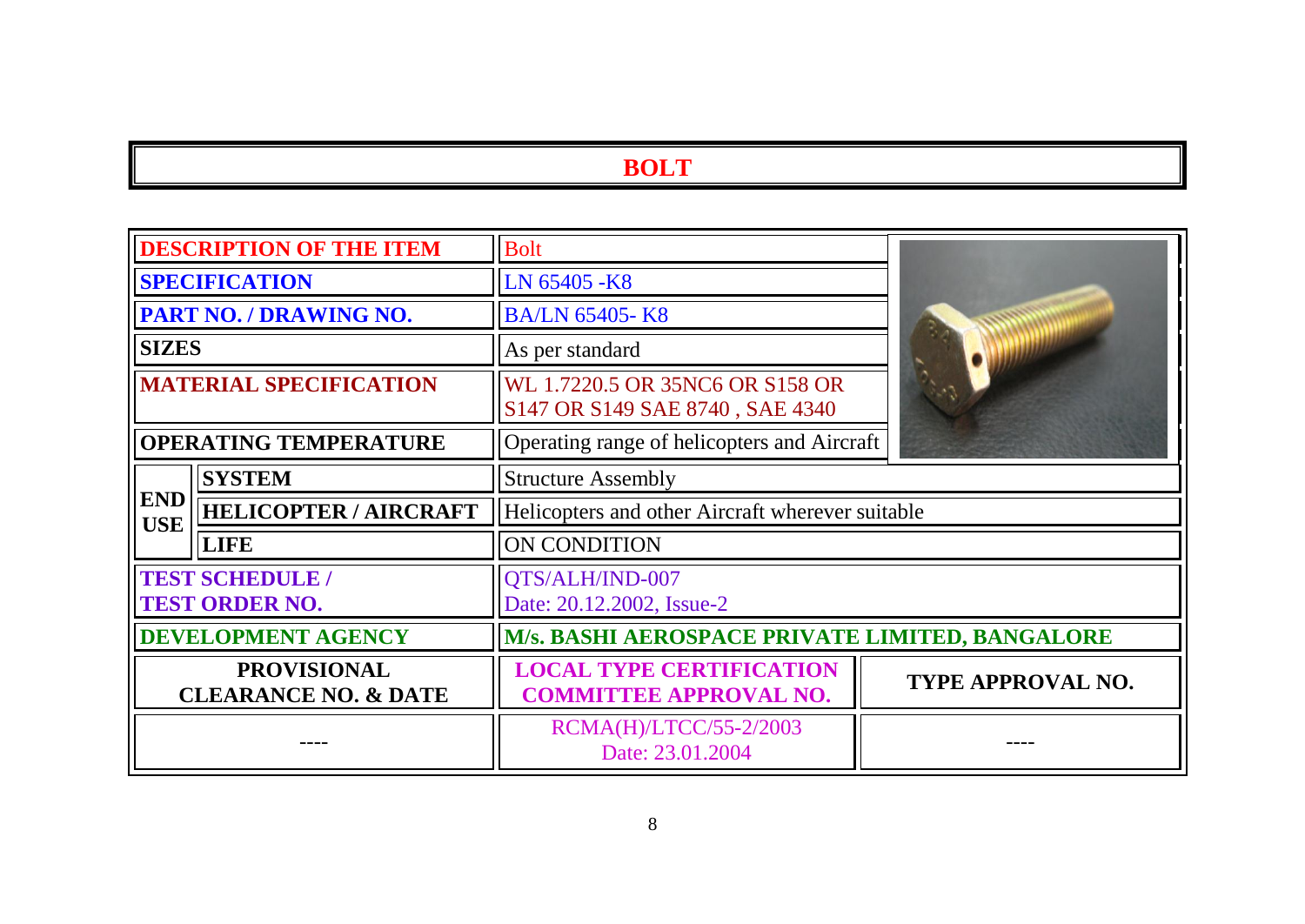| <b>DESCRIPTION OF THE ITEM</b>                        |                                                 | <b>Bolt</b>                                                        |                   |  |
|-------------------------------------------------------|-------------------------------------------------|--------------------------------------------------------------------|-------------------|--|
|                                                       | <b>SPECIFICATION</b>                            | LN 65405                                                           |                   |  |
|                                                       | PART NO. / DRAWING NO.                          | <b>BA/LN 65405</b>                                                 |                   |  |
| <b>SIZES</b>                                          |                                                 | M10                                                                |                   |  |
| <b>MATERIAL SPECIFICATION</b>                         |                                                 | WL 1.7220.5 OR 35NC6 OR S158 OR<br>S147 OR S149 SAE 8740, SAE 4340 |                   |  |
|                                                       | <b>OPERATING TEMPERATURE</b>                    | Operating range of helicopters and Aircra                          |                   |  |
|                                                       | <b>SYSTEM</b>                                   | <b>Structure Assembly</b>                                          |                   |  |
| <b>END</b><br><b>USE</b>                              | <b>HELICOPTER / AIRCRAFT</b>                    | Helicopters and other Aircraft wherever suitable                   |                   |  |
|                                                       | <b>LIFE</b>                                     | <b>ON CONDITION</b>                                                |                   |  |
|                                                       | <b>TEST SCHEDULE /</b><br><b>TEST ORDER NO.</b> | QTS/ALH/IND-007<br>Date: 20.12.2002, Issue-2                       |                   |  |
| <b>DEVELOPMENT AGENCY</b>                             |                                                 | M/s. BASHI AEROSPACE PRIVATE LIMITED, BANGALORE                    |                   |  |
| <b>PROVISIONAL</b><br><b>CLEARANCE NO. &amp; DATE</b> |                                                 | <b>LOCAL TYPE CERTIFICATION</b><br><b>COMMITTEE APPROVAL NO.</b>   | TYPE APPROVAL NO. |  |
|                                                       |                                                 | RCMA(H/C)/LTCC/55-2/2003<br>Date: 16.10.2003                       |                   |  |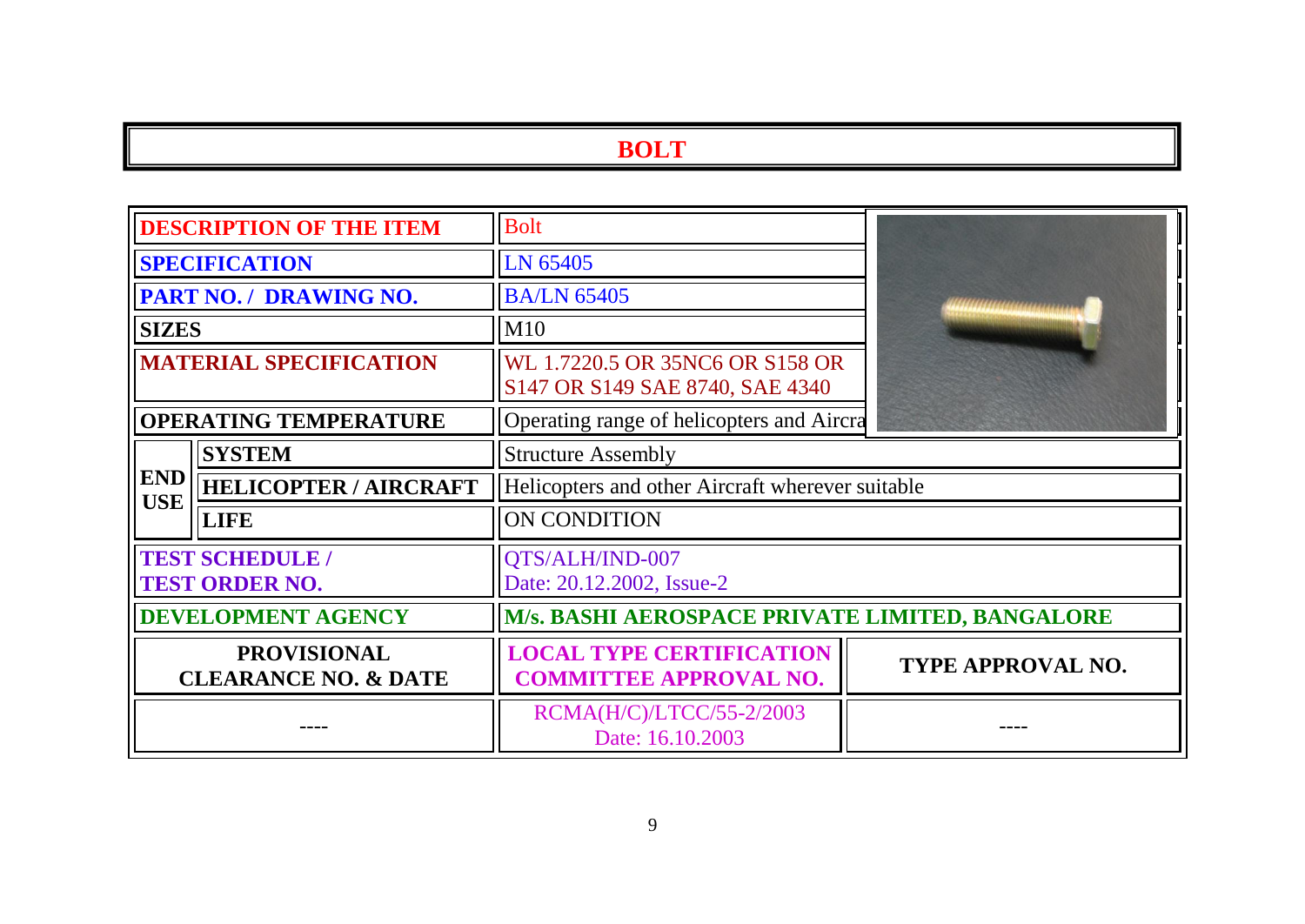| <b>DESCRIPTION OF THE ITEM</b>                        |                                                 | <b>Bolt</b>                                                                  |                   |  |
|-------------------------------------------------------|-------------------------------------------------|------------------------------------------------------------------------------|-------------------|--|
| <b>SPECIFICATION</b>                                  |                                                 | LN 65405-K10                                                                 |                   |  |
|                                                       | PART NO. / DRAWING NO.                          | <b>BA/LN 65405-K10</b>                                                       |                   |  |
| <b>SIZES</b>                                          |                                                 | As per standard                                                              |                   |  |
| <b>MATERIAL SPECIFICATION</b>                         |                                                 | WL 1.7220.5 OR 35NC6 OR S158<br>OR S147 OR S149 SAE 8740,<br><b>SAE 4340</b> |                   |  |
| <b>OPERATING TEMPERATURE</b>                          |                                                 | Operating range of helicopters and Aircraft                                  |                   |  |
|                                                       | <b>SYSTEM</b>                                   | <b>Transmission Assembly</b>                                                 |                   |  |
| <b>END</b><br><b>USE</b>                              | <b>HELICOPTER / AIRCRAFT</b>                    | Helicopters and other Aircraft wherever suitable                             |                   |  |
|                                                       | <b>LIFE</b>                                     | ON CONDITION                                                                 |                   |  |
|                                                       | <b>TEST SCHEDULE /</b><br><b>TEST ORDER NO.</b> | QTS/ALH/IND-007<br>Date: 20.12.2002, Issue-2                                 |                   |  |
| <b>DEVELOPMENT AGENCY</b>                             |                                                 | M/s. BASHI AEROSPACE PRIVATE LIMITED, BANGALORE                              |                   |  |
| <b>PROVISIONAL</b><br><b>CLEARANCE NO. &amp; DATE</b> |                                                 | <b>LOCAL TYPE CERTIFICATION</b><br><b>COMMITTEE APPROVAL NO.</b>             | TYPE APPROVAL NO. |  |
|                                                       |                                                 | RCMA(H/C)/LTCC/55-2/2008<br>Date: 09.09.2008                                 |                   |  |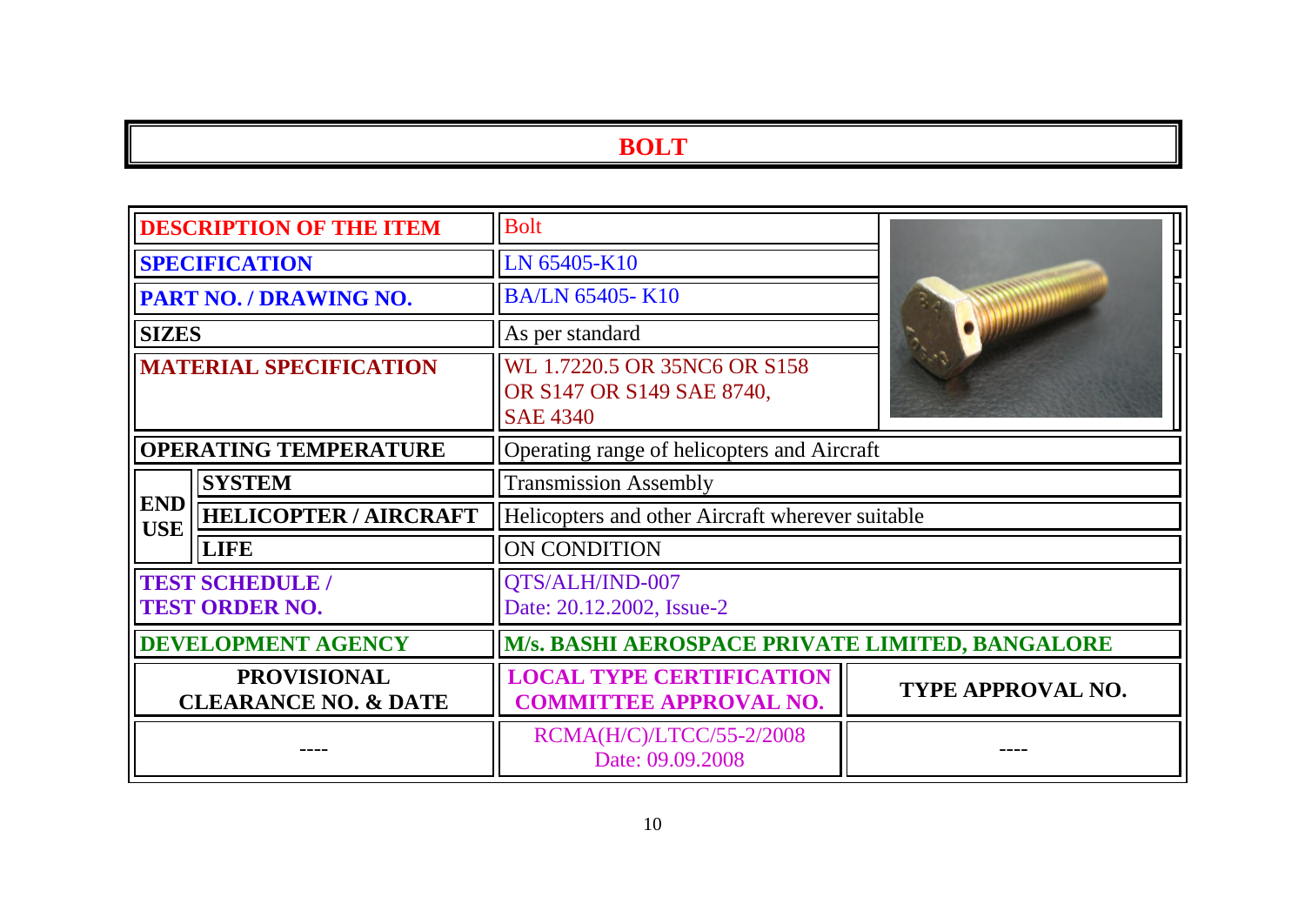|                                                       | <b>DESCRIPTION OF THE ITEM</b>                  | <b>Bolt</b>                                                        |                          |  |
|-------------------------------------------------------|-------------------------------------------------|--------------------------------------------------------------------|--------------------------|--|
| <b>SPECIFICATION</b>                                  |                                                 | LN 9037                                                            |                          |  |
|                                                       | PART NO. / DRAWING NO.                          | <b>BA/LN 9037</b>                                                  |                          |  |
| <b>SIZES</b>                                          |                                                 | M4, M5, M6, M8, M10                                                |                          |  |
| <b>MATERIAL SPECIFICATION</b>                         |                                                 | WL 1.7220.5 OR 35NC6 OR S158 OR<br>S147 OR S149 SAE 8740,4340      |                          |  |
| <b>OPERATING TEMPERATURE</b>                          |                                                 | Operating range of helicopters and Aircraft                        |                          |  |
|                                                       | <b>SYSTEM</b>                                   | <b>Structure Assembly</b>                                          |                          |  |
| <b>END</b><br><b>USE</b>                              | <b>HELICOPTER / AIRCRAFT</b>                    | Helicopters and other Aircraft wherever suitable                   |                          |  |
|                                                       | <b>LIFE</b>                                     | ON CONDITION                                                       |                          |  |
|                                                       | <b>TEST SCHEDULE /</b><br><b>TEST ORDER NO.</b> | QTS/ALH/IND-007<br>Date: 20.12.2002                                |                          |  |
|                                                       | <b>DEVELOPMENT AGENCY</b>                       | M/s. BASHI AEROSPACE PRIVATE LIMITED, BANGALORE                    |                          |  |
| <b>PROVISIONAL</b><br><b>CLEARANCE NO. &amp; DATE</b> |                                                 | <b>LOCAL TYPE CERTIFICATION</b><br><b>COMMITTEE APPROVAL NO.</b>   | <b>TYPE APPROVAL NO.</b> |  |
|                                                       |                                                 | RCMA(H/C)/LTCC/55-2/2003<br>Date: 04.04.2003 &<br>Date: 22.09.2004 |                          |  |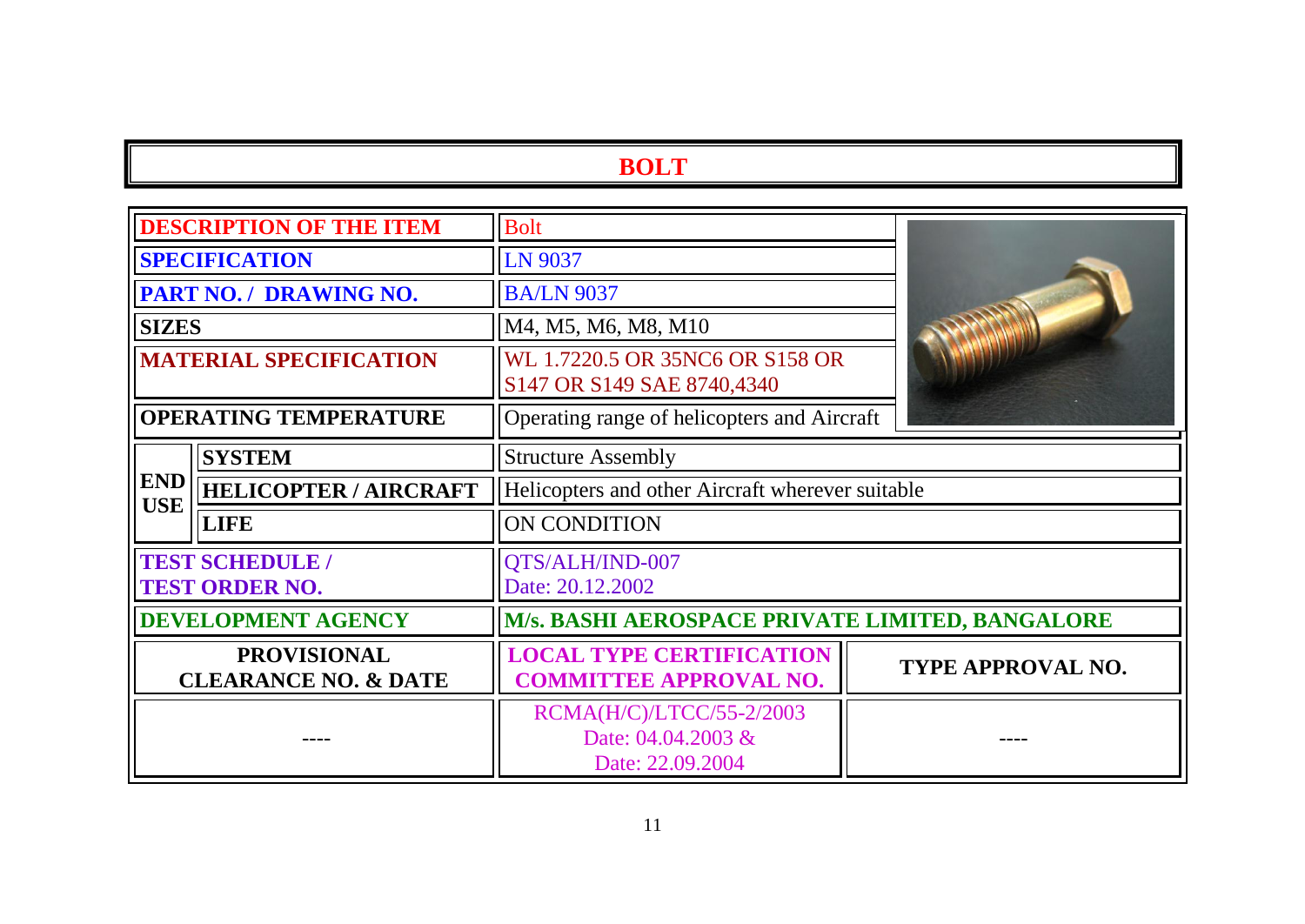| <b>DESCRIPTION OF THE ITEM</b>                        |                               | <b>Bolt</b>                                                      |                          |  |
|-------------------------------------------------------|-------------------------------|------------------------------------------------------------------|--------------------------|--|
| <b>SPECIFICATION</b>                                  |                               | LN 9037 - S06                                                    |                          |  |
|                                                       | <b>PART NO. / DRAWING NO.</b> | <b>BA/LN 9037-S06</b>                                            |                          |  |
| <b>SIZES</b>                                          |                               | As per standard                                                  |                          |  |
| <b>MATERIAL SPECIFICATION</b>                         |                               | WL 1.7220.5 OR 35NC6 OR S158<br>OR S147 OR S149 SAE 8740, 4340   |                          |  |
| <b>OPERATING TEMPERATURE</b>                          |                               | Operating range of helicopters and Aircraft                      |                          |  |
|                                                       | <b>SYSTEM</b>                 | <b>Structure Assembly</b>                                        |                          |  |
| <b>END</b><br><b>USE</b>                              | <b>HELICOPTER / AIRCRAFT</b>  | Helicopters and other Aircraft wherever suitable                 |                          |  |
|                                                       | <b>LIFE</b>                   | <b>ON CONDITION</b>                                              |                          |  |
| <b>TEST SCHEDULE /</b><br><b>TEST ORDER NO.</b>       |                               | QTS/ALH/IND-007<br>Date: 20.12.2002, Issue-2                     |                          |  |
| <b>DEVELOPMENT AGENCY</b>                             |                               | M/s. BASHI AEROSPACE PRIVATE LIMITED, BANGALORE                  |                          |  |
| <b>PROVISIONAL</b><br><b>CLEARANCE NO. &amp; DATE</b> |                               | <b>LOCAL TYPE CERTIFICATION</b><br><b>COMMITTEE APPROVAL NO.</b> | <b>TYPE APPROVAL NO.</b> |  |
|                                                       |                               | RCMA(H/C)/LTCC/55-2/2003<br>Date: 04.04.2003                     |                          |  |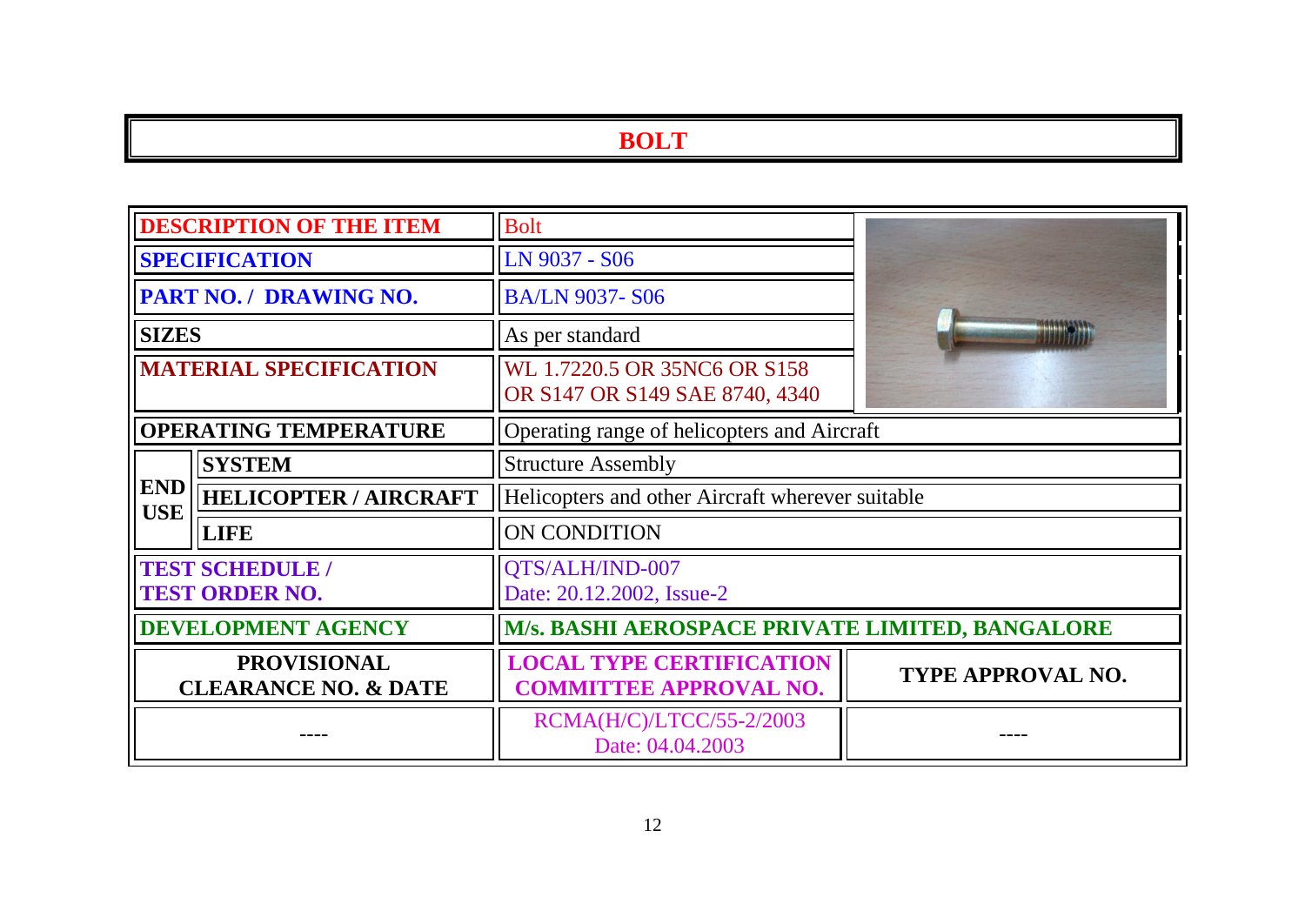| <b>DESCRIPTION OF THE ITEM</b>                        |                              | <b>Bolt</b>                                                                                                           |                          |  |
|-------------------------------------------------------|------------------------------|-----------------------------------------------------------------------------------------------------------------------|--------------------------|--|
| <b>SPECIFICATION</b>                                  |                              | <b>LN 9038</b>                                                                                                        |                          |  |
| PART NO. / DRAWING NO.                                |                              | <b>BA/LN 9038</b>                                                                                                     |                          |  |
| <b>SIZES</b>                                          |                              | M3, M4, M5, M6, M8, M10                                                                                               |                          |  |
| <b>MATERIAL SPECIFICATION</b>                         |                              | WL 1.7220.5 OR 35NC6 OR S158 OR<br>S147 OR S149 SAE 8740, 4340                                                        |                          |  |
| <b>OPERATING TEMPERATURE</b>                          |                              | Operating range of helicopters and Aircraft                                                                           |                          |  |
|                                                       | <b>SYSTEM</b>                | <b>Structure Assembly</b>                                                                                             |                          |  |
| <b>END</b><br><b>USE</b>                              | <b>HELICOPTER / AIRCRAFT</b> | Helicopters and other Aircraft wherever suitable                                                                      |                          |  |
|                                                       | <b>LIFE</b>                  | <b>ON CONDITION</b>                                                                                                   |                          |  |
| <b>TEST SCHEDULE /</b><br><b>TEST ORDER NO.</b>       |                              | QTS/ALH/IND-007<br>Date: 20.12.2002, Issue-2                                                                          |                          |  |
| <b>DEVELOPMENT AGENCY</b>                             |                              | M/s. BASHI AEROSPACE PRIVATE LIMITED, BANGALORE                                                                       |                          |  |
| <b>PROVISIONAL</b><br><b>CLEARANCE NO. &amp; DATE</b> |                              | <b>LOCAL TYPE CERTIFICATION</b><br><b>COMMITTEE APPROVAL NO.</b>                                                      | <b>TYPE APPROVAL NO.</b> |  |
|                                                       |                              | RCMA(H)/LTCC/55/2001<br>Date: 03.12.2001 & 29.08.2001<br><b>RCMA(H)/LTCC/55/2003</b><br>Date: 04.04.2003 & 19.05.2004 |                          |  |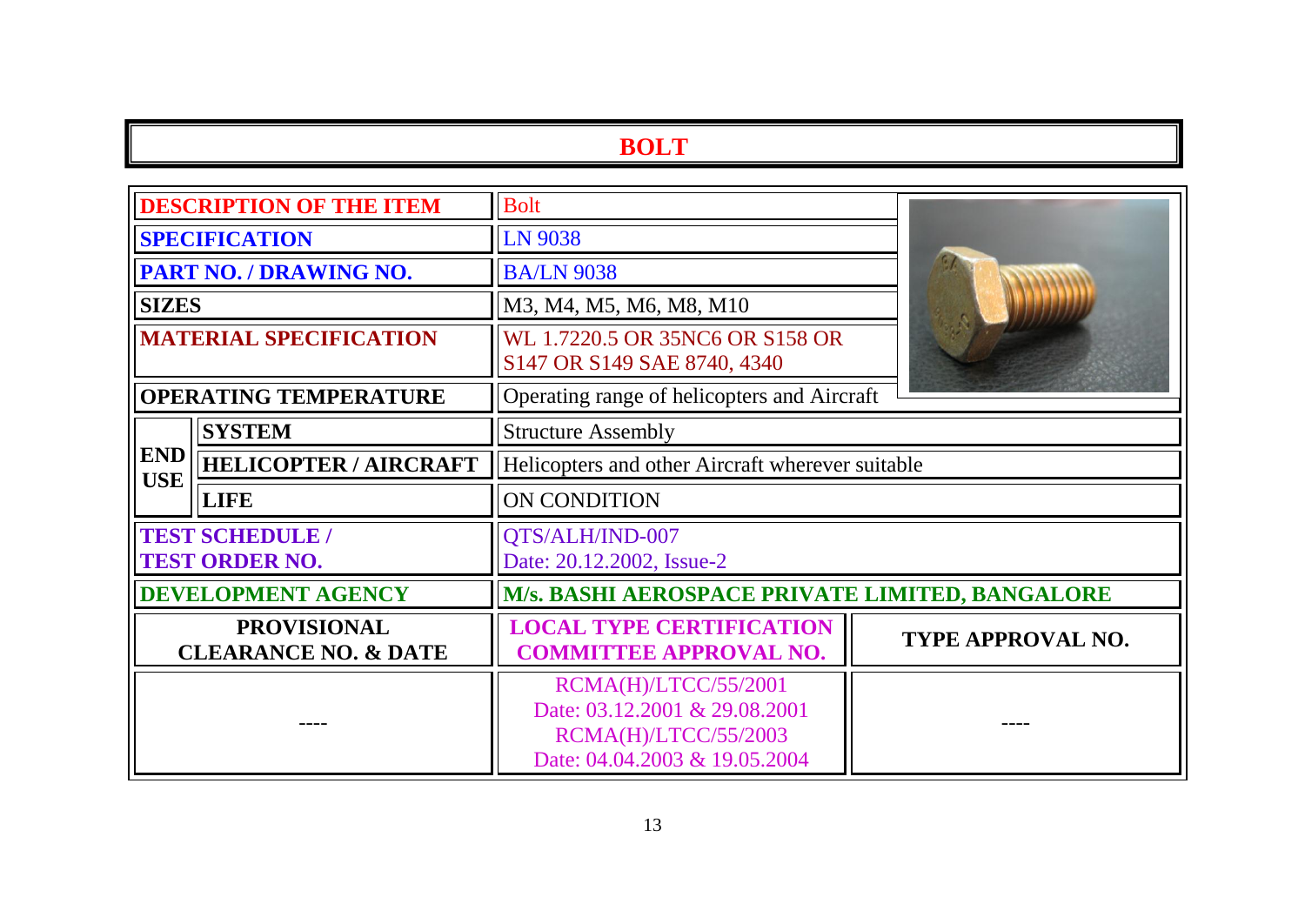| <b>DESCRIPTION OF THE ITEM</b>                        |                              | <b>Bolt</b>                                                                                                           |  |                   |
|-------------------------------------------------------|------------------------------|-----------------------------------------------------------------------------------------------------------------------|--|-------------------|
| <b>SPECIFICATION</b>                                  |                              | LN 9038-K03, K04, K05, K06, K08, K10                                                                                  |  |                   |
| <b>PART NO. / DRAWING NO.</b>                         |                              | BA/LN 9038-K 03, K04, K05, K06, K08, K10                                                                              |  |                   |
| <b>SIZES</b>                                          |                              | As per standard                                                                                                       |  |                   |
| <b>MATERIAL SPECIFICATION</b>                         |                              | WL 1.7220.5 OR 35NC6 OR S158 OR S147<br>OR S149 SAE 8740,4340                                                         |  |                   |
| <b>OPERATING TEMPERATURE</b>                          |                              | Operating range of helicopters and Aircraft                                                                           |  |                   |
|                                                       | <b>SYSTEM</b>                | <b>Structure Assembly</b>                                                                                             |  |                   |
| <b>END</b><br><b>USE</b>                              | <b>HELICOPTER / AIRCRAFT</b> | Helicopters and other Aircraft wherever suitable                                                                      |  |                   |
|                                                       | <b>LIFE</b>                  | <b>ON CONDITION</b>                                                                                                   |  |                   |
| <b>TEST SCHEDULE /</b><br><b>TEST ORDER NO.</b>       |                              | QTS/ALH/IND-007<br>Date: 20.12.2002, Issue-2                                                                          |  |                   |
| <b>DEVELOPMENT AGENCY</b>                             |                              | M/s. BASHI AEROSPACE PRIVATE LIMITED, BANGALORE                                                                       |  |                   |
| <b>PROVISIONAL</b><br><b>CLEARANCE NO. &amp; DATE</b> |                              | <b>LOCAL TYPE CERTIFICATION</b><br><b>COMMITTEE APPROVAL NO.</b>                                                      |  | TYPE APPROVAL NO. |
|                                                       |                              | RCMA(H)/LTCC/55/2001<br>Date: 03.12.2001 & 29.08.2001<br><b>RCMA(H)/LTCC/55/2003</b><br>Date: 04.04.2003 & 19.05.2004 |  |                   |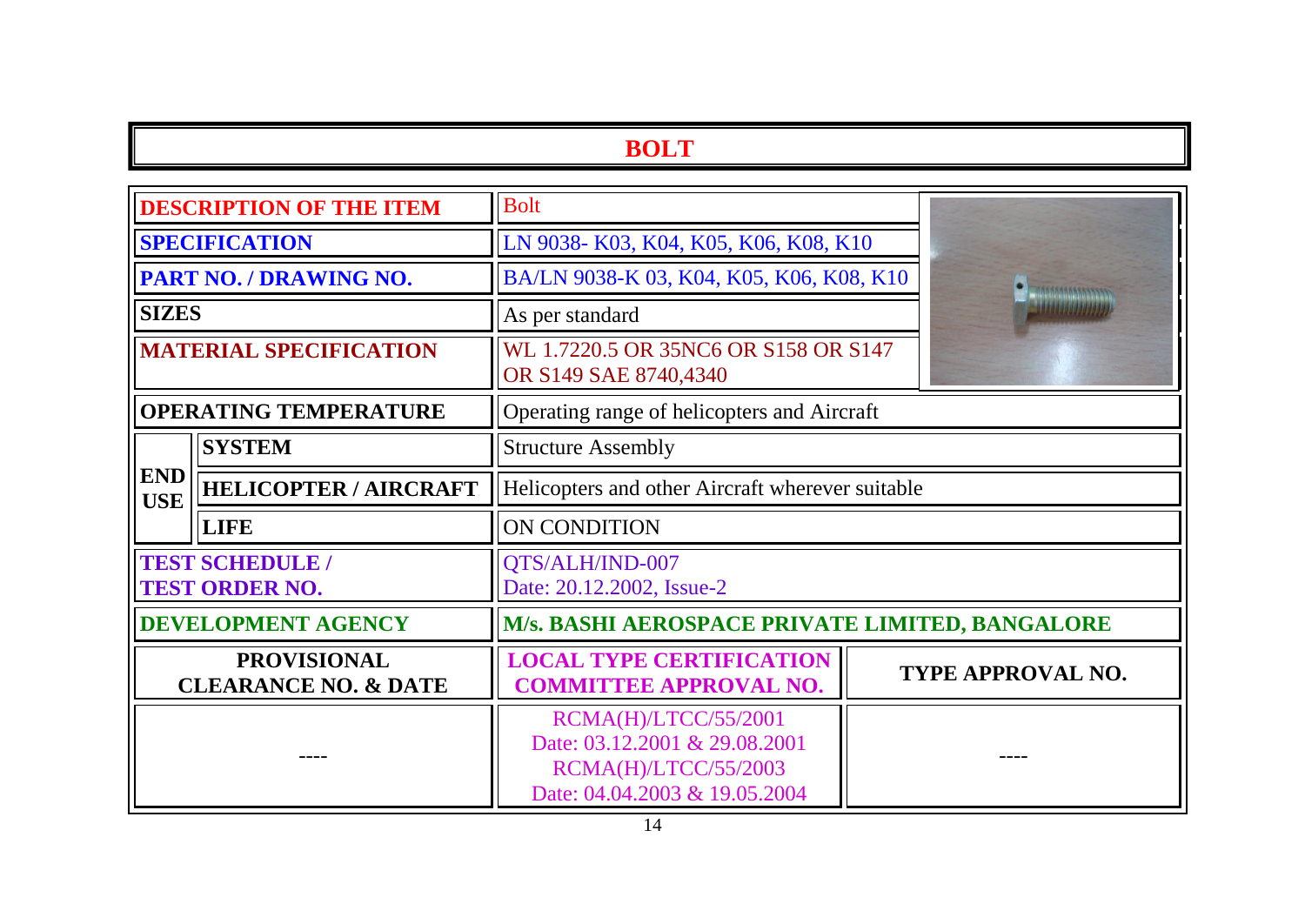| <b>DESCRIPTION OF THE ITEM</b>                        |                                                 | <b>Bolt</b>                                                        |                          |  |
|-------------------------------------------------------|-------------------------------------------------|--------------------------------------------------------------------|--------------------------|--|
| <b>SPECIFICATION</b>                                  |                                                 | LN 9082                                                            |                          |  |
| PART NO. / DRAWING NO.                                |                                                 | <b>BA/LN 9082</b>                                                  |                          |  |
| <b>SIZES</b>                                          |                                                 | Dia 8 & 10                                                         |                          |  |
| <b>MATERIAL SPECIFICATION</b>                         |                                                 | WL 1.7220.5 OR 35NC6 OR S158 OR<br>S147 OR S149 SAE 8740, SAE 4340 |                          |  |
| <b>OPERATING TEMPERATURE</b>                          |                                                 | Operating range of helicopters and Aircraft                        |                          |  |
|                                                       | <b>SYSTEM</b>                                   | <b>Power Plant System</b>                                          |                          |  |
| <b>END</b><br><b>USE</b>                              | <b>HELICOPTER / AIRCRAFT</b>                    | Helicopters and other Aircraft wherever suitable                   |                          |  |
|                                                       | <b>LIFE</b>                                     | ON CONDITION                                                       |                          |  |
|                                                       | <b>TEST SCHEDULE /</b><br><b>TEST ORDER NO.</b> | QTS/ALH/IND-007<br>Date: 20.12.2002, Issue-2                       |                          |  |
| <b>DEVELOPMENT AGENCY</b>                             |                                                 | <b>M/s. BASHI AEROSPACE PRIVATE LIMITED, BANGALORE</b>             |                          |  |
| <b>PROVISIONAL</b><br><b>CLEARANCE NO. &amp; DATE</b> |                                                 | <b>LOCAL TYPE CERTIFICATION</b><br><b>COMMITTEE APPROVAL NO.</b>   | <b>TYPE APPROVAL NO.</b> |  |
|                                                       |                                                 | RCMA(H/C)/LTCC/55-2/2006<br>Date: 21.12.2006                       |                          |  |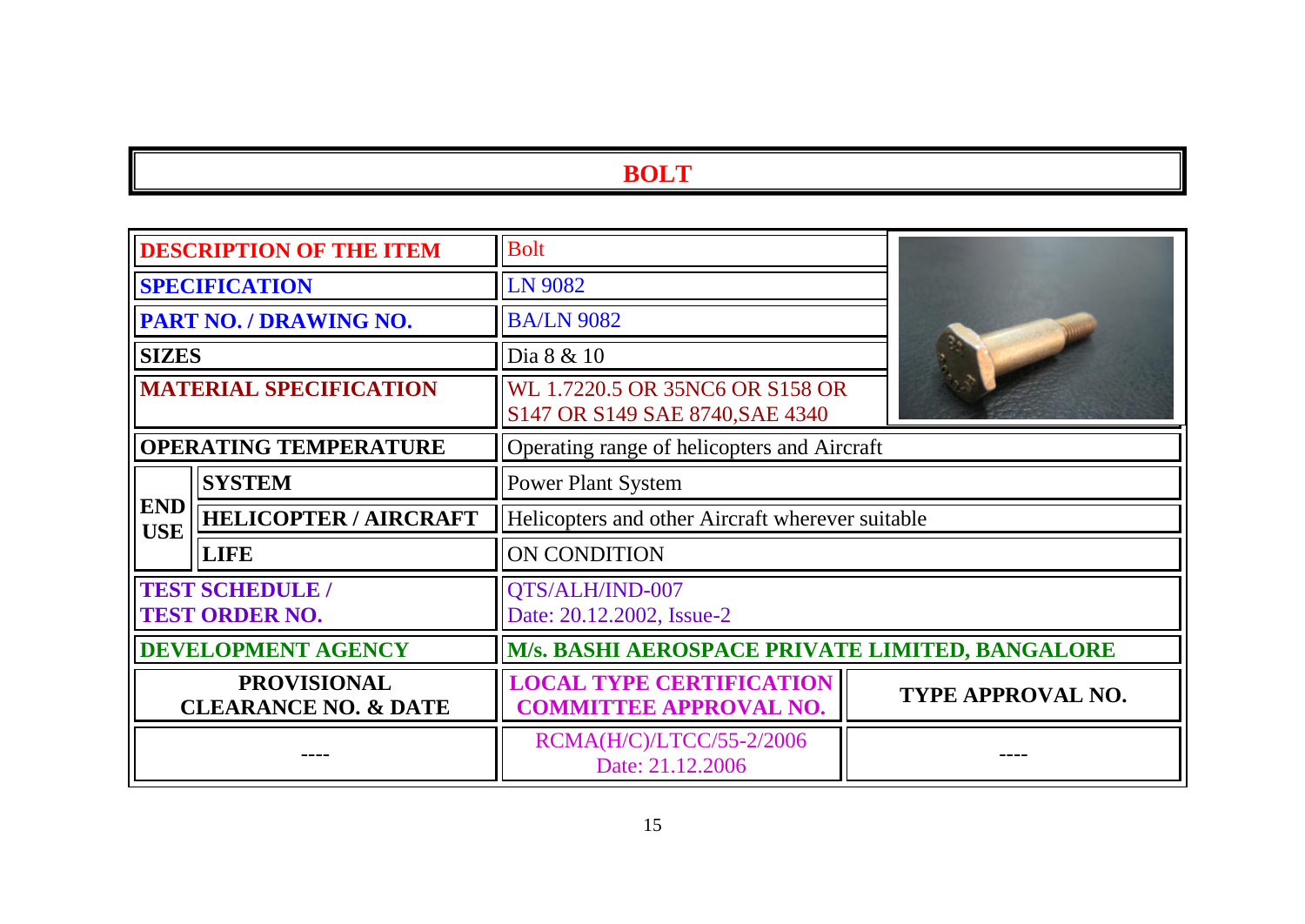| <b>DESCRIPTION OF THE ITEM</b>                        |                              | <b>Bolt</b>                                                        |                          |  |
|-------------------------------------------------------|------------------------------|--------------------------------------------------------------------|--------------------------|--|
| <b>SPECIFICATION</b>                                  |                              | LN 9082 - 08S, 10S                                                 |                          |  |
| PART NO. / DRAWING NO.                                |                              | BA/LN 9082 - 08S, 10S                                              |                          |  |
| <b>SIZES</b>                                          |                              | Dia 8 & 10                                                         |                          |  |
| <b>MATERIAL SPECIFICATION</b>                         |                              | WL 1.7220.5 OR 35NC6 OR S158 OR S147<br>OR S149 SAE 8740, SAE 4340 |                          |  |
| <b>OPERATING TEMPERATURE</b>                          |                              | Operating range of helicopters and Aircraft                        |                          |  |
|                                                       | <b>SYSTEM</b>                | <b>Power Plant System</b>                                          |                          |  |
| <b>END</b><br><b>USE</b>                              | <b>HELICOPTER / AIRCRAFT</b> | Helicopters and other Aircraft wherever suitable                   |                          |  |
|                                                       | <b>LIFE</b>                  | ON CONDITION                                                       |                          |  |
| <b>TEST SCHEDULE /</b><br><b>TEST ORDER NO.</b>       |                              | QTS/ALH/IND-007<br>Date: 20.12.2002, Issue-2                       |                          |  |
| <b>DEVELOPMENT AGENCY</b>                             |                              | M/s. BASHI AEROSPACE PRIVATE LIMITED, BANGALORE                    |                          |  |
| <b>PROVISIONAL</b><br><b>CLEARANCE NO. &amp; DATE</b> |                              | <b>LOCAL TYPE CERTIFICATION</b><br><b>COMMITTEE APPROVAL NO.</b>   | <b>TYPE APPROVAL NO.</b> |  |
|                                                       |                              | RCMA(H/C)/LTCC/55-2/2006<br>Date: 21.12.2006                       |                          |  |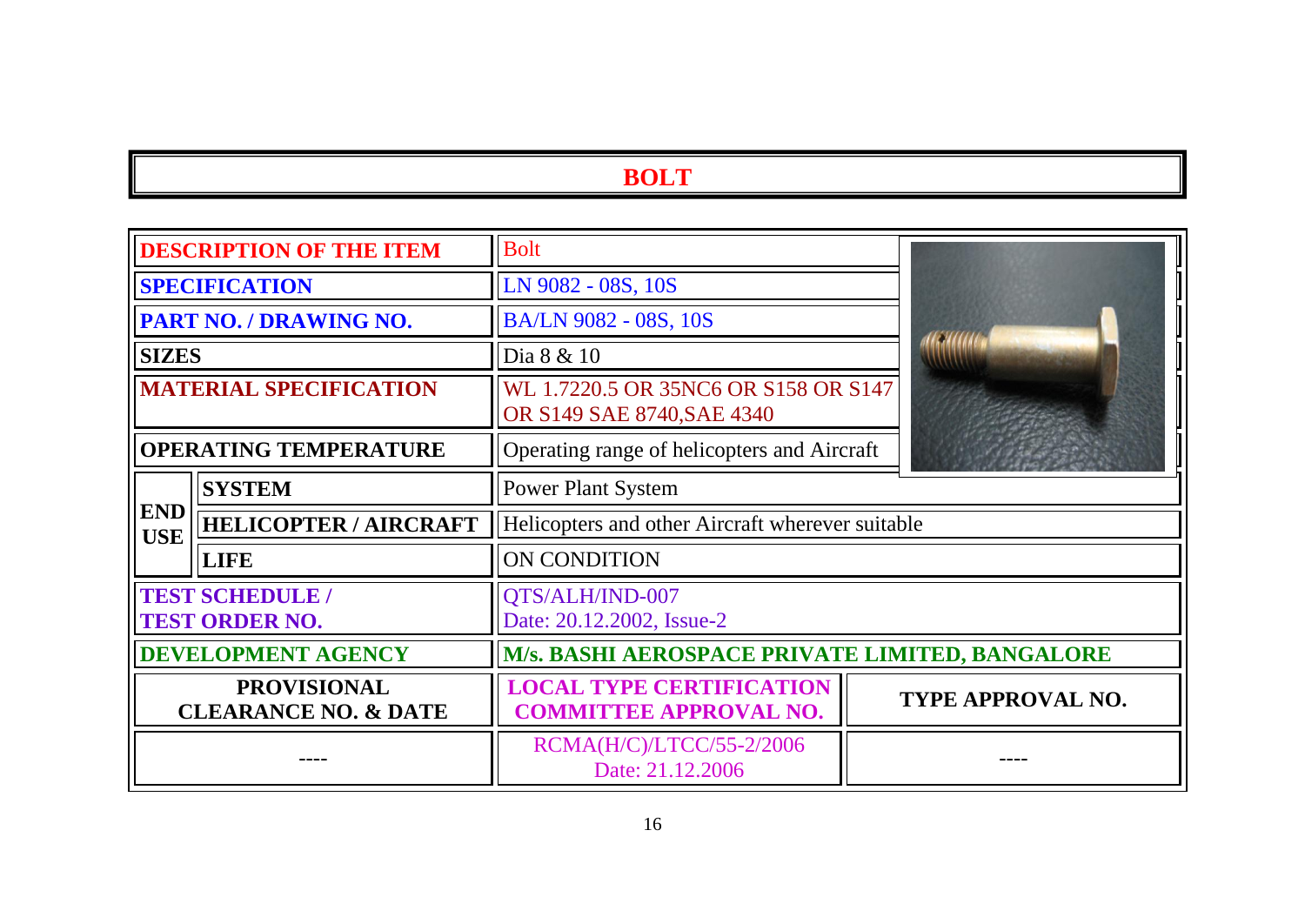| <b>DESCRIPTION OF THE ITEM</b>                        |                              | <b>Bolt</b>                                                                                  |                          |  |
|-------------------------------------------------------|------------------------------|----------------------------------------------------------------------------------------------|--------------------------|--|
| <b>SPECIFICATION</b>                                  |                              | LN 9350                                                                                      |                          |  |
| <b>PART NO. / DRAWING NO.</b>                         |                              | <b>BA/LN 9350</b>                                                                            |                          |  |
| <b>SIZES</b>                                          |                              | M6, M8                                                                                       |                          |  |
| <b>MATERIAL SPECIFICATION</b>                         |                              | WL 1.6604 30NCD16 OR S158 OR<br>S147 OR S149 OR MIL-S-5000 OR<br>AMS 6322                    |                          |  |
| <b>OPERATING TEMPERATURE</b>                          |                              | Operating range of helicopters and Aircraft                                                  |                          |  |
|                                                       | <b>SYSTEM</b>                | <b>Structure Assembly</b>                                                                    |                          |  |
| <b>END</b><br><b>USE</b>                              | <b>HELICOPTER / AIRCRAFT</b> | Helicopters and other Aircraft wherever suitable                                             |                          |  |
|                                                       | <b>LIFE</b>                  | ON CONDITION                                                                                 |                          |  |
| <b>TEST SCHEDULE /</b><br><b>TEST ORDER NO.</b>       |                              | QTS/ALH/056<br>Date: 28.04.2003, Issue-A                                                     |                          |  |
| <b>DEVELOPMENT AGENCY</b>                             |                              | M/s. BASHI AEROSPACE PRIVATE LIMITED, BANGALORE                                              |                          |  |
| <b>PROVISIONAL</b><br><b>CLEARANCE NO. &amp; DATE</b> |                              | <b>LOCAL TYPE CERTIFICATION</b><br><b>COMMITTEE APPROVAL NO.</b>                             | <b>TYPE APPROVAL NO.</b> |  |
|                                                       |                              | RCMA(H/C)/LTCC/55-2/2006<br>Date: 21.12.2006<br>RCMA(H/C)/LTCC/55-2/2007<br>Date: 07.06.2007 |                          |  |